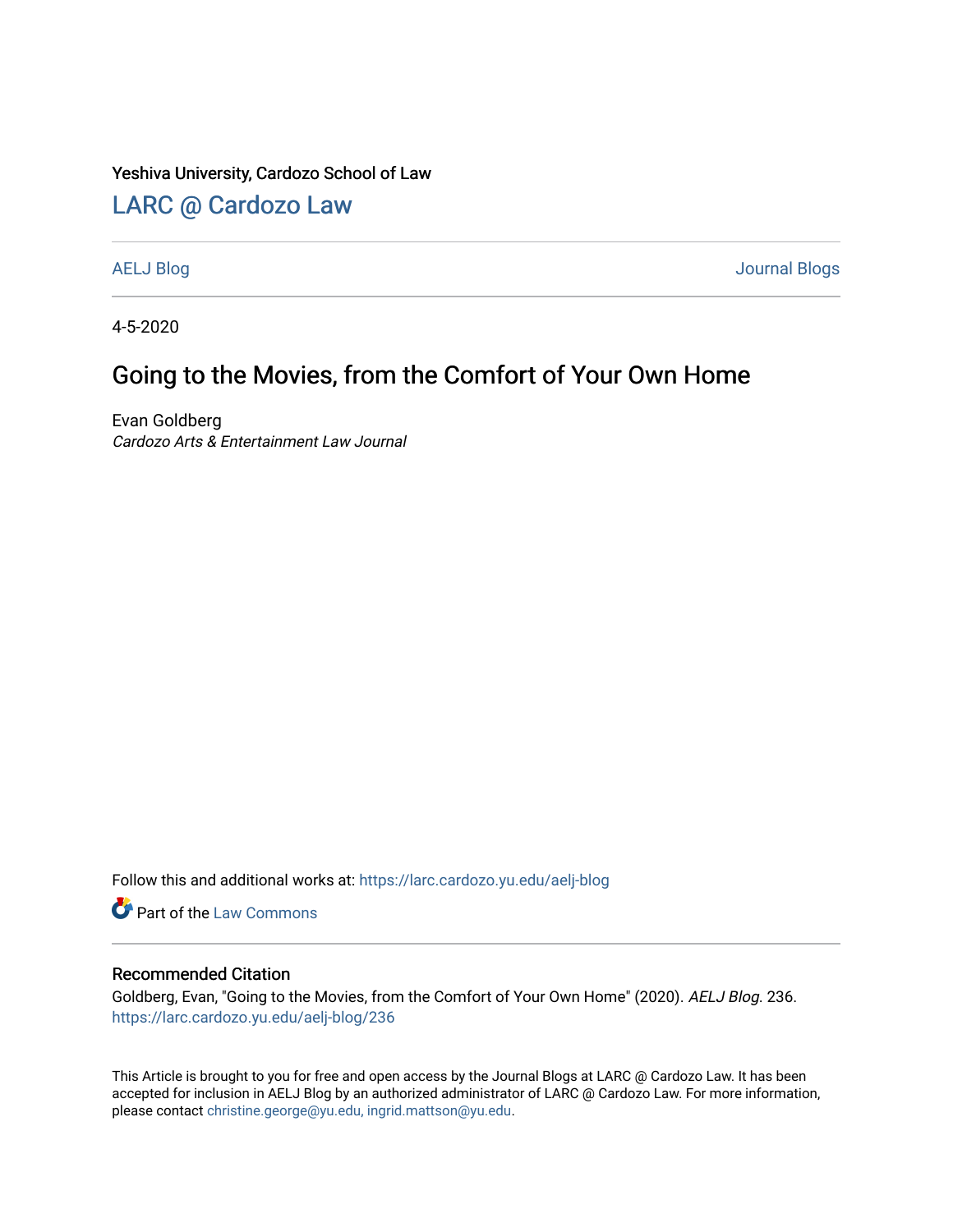# **Going to the Movies, from the Comfort of Your Own Home**

BY [EVAN GOLDBERG/](https://cardozoaelj.com/author/evan-goldberg/) ON APRIL 5, 2020



While the fight between movie studios and theater chains over the exclusivity period has been ongoing, who would have thought it would take a pandemic taking place for this issue to come to a head. We are living in a crazy time. Businesses are closed, including movie theaters, the general public is confined to their respective houses, schools are all online. In light of this, a number of studios have sought to bring some level of entertainment, and even distraction, to everyone stuck at home. Some of the biggest studios in Hollywood are taking part in this, such as Disney, Universal Studios, Warner Bros., Lionsgate, and Sony.<sup>[1]</sup>

In response to the COVID-19 shutdown of non-essential businesses, many studios have decided to push back the releases of their blockbuster movies. This includes Paramount's "A Quiet Place Part II," Universal's "Fast and Furious 9," and Disney's "Mulan" and "Black Widow."[\[2\]](https://cardozoaelj.com/2020/04/05/going-to-the-movies/#_ftn2) The studios decided that the box office profits that would be lost by not releasing these movies in theaters would be too great.<sup>[3]</sup> However, the studios determined that it would be beneficial to them to release some movies directly to On Demand services, specifically those that have been released in theaters recently. $[4]$  These movies include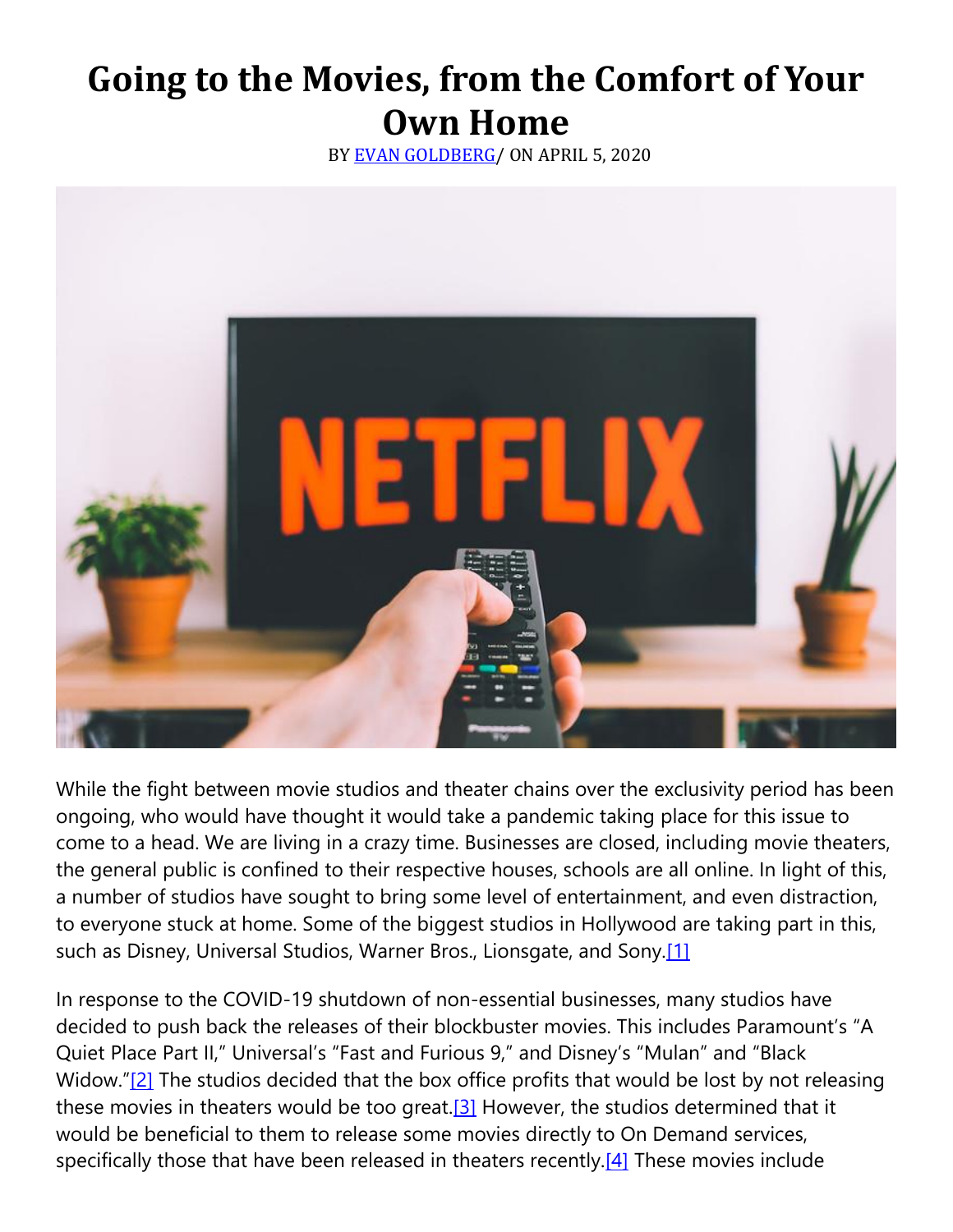Universal's "The Hunt" and "Emma," Disney's "Onward," Sony's "Bloodshot," and Lionsgate's "I Still Believe."[\[5\]](https://cardozoaelj.com/2020/04/05/going-to-the-movies/#_ftn5) Additionally, Universal plans to release "Trolls World Tour," which will be the only movie to be released online that has not been released in theaters.<sup>[6]</sup> The main reasoning behind these decisions is simple: the studios are trying to salvage as much of the profits as possible that they are going to lose from theaters closing. Due to these closings, the overall box office sales are set to lose around \$600 million in March and \$800 million in April.<sup>[7]</sup> However, there is a secondary motive for the studios to release movies in this manner. That would be to test out this distribution model, one that shortens the exclusivity period and brings movies to the home in a much quicker fashion[.\[8\]](https://cardozoaelj.com/2020/04/05/going-to-the-movies/#_ftn8) Some studios expect this to be the distribution model of the future, which is seen with the rise of streaming services such as Netflix and Disney Plus[.\[9\]](https://cardozoaelj.com/2020/04/05/going-to-the-movies/#_ftn9)

So, what exactly is the exclusivity period, and why is it such a confrontational issue for studies and movie theaters? Essentially, it is a period of about 90 days in which theaters have exclusive access to show movies, before they are released to On Demand and online platforms. This fight between studios and theaters has become more relevant as streaming services such as Netflix have continued to grow. Specifically, this issue reared its head in the last few years, when Netflix made the decision to release some of its movies for a limited time in theaters.<sup>[10]</sup> In response to this, major theater chains such as Regal Cinemas, AMC, and Cinemark refused to show the movies[.\[11\]](https://cardozoaelj.com/2020/04/05/going-to-the-movies/#_ftn11) They were concerned that it would be a waste of money, as consumers would not go to see the movies in theaters when they can just see it from the comfort of their own homes a few weeks later[.\[12\]](https://cardozoaelj.com/2020/04/05/going-to-the-movies/#_ftn12) That is the importance of the 90 day exclusivity period for theaters. The major theater chains are concerned about the type of precedent that would be set if they agreed to a deal with Netflix[.\[13\]](https://cardozoaelj.com/2020/04/05/going-to-the-movies/#_ftn13) Would they now lose this 90-day period for Universal movies? Would Disney just completely forgo theater releases for their movies and just send them directly to Disney Plus, its online streaming service? These are questions that major theater chains and independent theaters alike must ask, and both stand to lose significantly should the exclusivity period be done away with.

Although the fight with Netflix brought this issue to everyone's attention, our current situation may be just the thing to really bring it to the forefront of the movie industry. With studios releasing their movies online in a much quicker fashion than normal, they can test out the effectiveness of that type of distribution model as compared to contracting with theaters first. Should they continue to seek contracts with theaters, the studios may see a significant increase in their power in these negotiations. As one film distribution executive stated, "studios could emerge from the crisis in a better position to negotiate terms with the major theater chains."[\[14\]](https://cardozoaelj.com/2020/04/05/going-to-the-movies/#_ftn14) Clearly, it would put major theater chains in quite the predicament. They may now be forced to acquiesce to the demands of the studios, just to get the movies a studio is creating for even a short time. If this new distribution model is successful, studios will be able to dictate exactly what they want from the theater chains, and there will be nothing the theaters can do. Aside from losing any leverage they may have had in these negotiations, theaters may now lose a lot of their business. The success of this distribution model would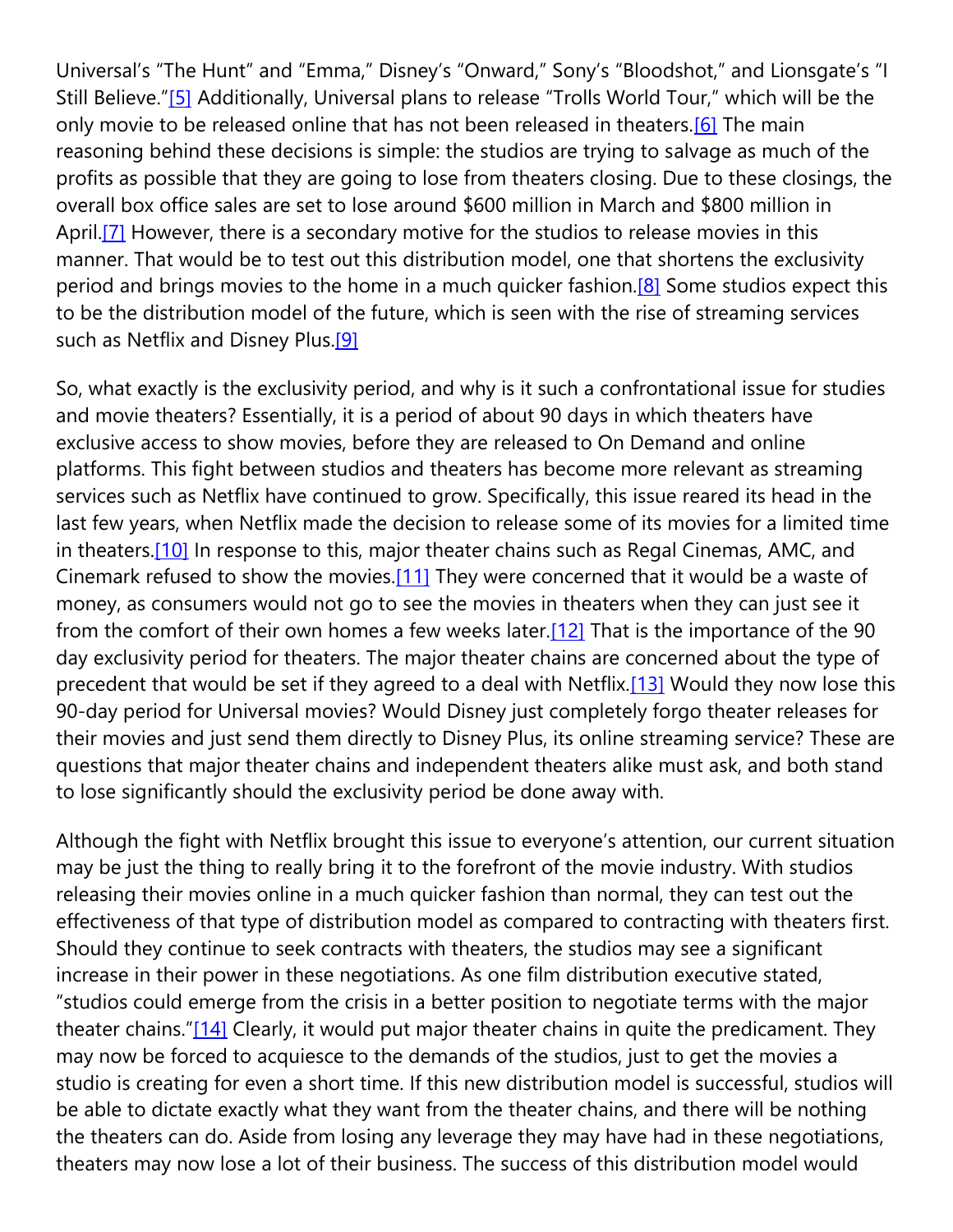restore all the power in the movie industry back in the studios, which has not been the case since *United States v. Paramount Pictures* was decided in 1948[.\[15\]](https://cardozoaelj.com/2020/04/05/going-to-the-movies/#_ftn15) That case made it illegal for the major studios to own their own theaters, and made them contract with theater chains such as AMC and Regal to show their movies.<sup>[16]</sup> The Department of Justice has sought to strike down this case, and should that happen, along with the exclusivity period becoming non-existent, major theater chains will cease to exist, or at the very least lose most of their purpose[.\[17\]](https://cardozoaelj.com/2020/04/05/going-to-the-movies/#_ftn17) In essence, the success of this distribution model would completely cripple the negotiating power of the theater chains and make them give in to whatever the studios demand. Furthermore, with the studios gaining this new negotiating power, there may be a big push by the major studios to have *Paramount Pictures* struck down. If that case were to be overturned, these studios would completely control the industry. The major studios would now be able to own their own theaters and play their own movies in them for as long as they want, completely doing away with the 90-day exclusivity period. There would be nothing the theater chains and independent theaters could do about it, they would be left with absolutely no leverage in negotiations and no way to make money. That is what the movie industry is facing at the moment, and it is an issue that we will not have an answer to until we have returned to normal life.

*Evan Goldberg is a Second Year Law Student at the Benjamin N. Cardozo School of Law and a Staff Editor at the Cardozo Arts and Entertainment Law Journal. Evan is interested in media and entertainment law and is specifically intrigued by the legalization of sports betting across the country.*

[\[1\]](https://cardozoaelj.com/2020/04/05/going-to-the-movies/#_ftnref1) Sarah Witten, *Movie Theater Trade Group Doesn't Expect Studios to Launch Blockbusters on Streaming Platforms While Cinemas are Shut Down*, CNBC (Mar. 23, 2020, 1:20 PM), https://www.cnbc.com/2020/03/23/dont-expect-movies-to-go-to-streaming-while-cinemasare-shut-down.html.

[\[2\]](https://cardozoaelj.com/2020/04/05/going-to-the-movies/#_ftnref2) Travis Clark, *31 Movies Drastically Impacted by the Coronavirus, Including "Black Widow" and "Fast and Furious 9"*, Business Insider (Mar. 18, 2020, 10:11 AM), https://www.businessinsider.com/movies-impacted-by-coronavirus-no-time-to-die-mulansonic-2020-3.

[\[3\]](https://cardozoaelj.com/2020/04/05/going-to-the-movies/#_ftnref3) Adam Epstein, *Universal Pictures is Releasing its Current Movies Online Because of Coronavirus*, Quartz (Mar. 16, 2020), https://qz.com/1819462/universal-is-releasing-itscurrent-movies-online-because-of-coronavirus/.

[\[4\]](https://cardozoaelj.com/2020/04/05/going-to-the-movies/#_ftnref4) *Id.*

[\[5\]](https://cardozoaelj.com/2020/04/05/going-to-the-movies/#_ftnref5) Witten, *supra* note 1.